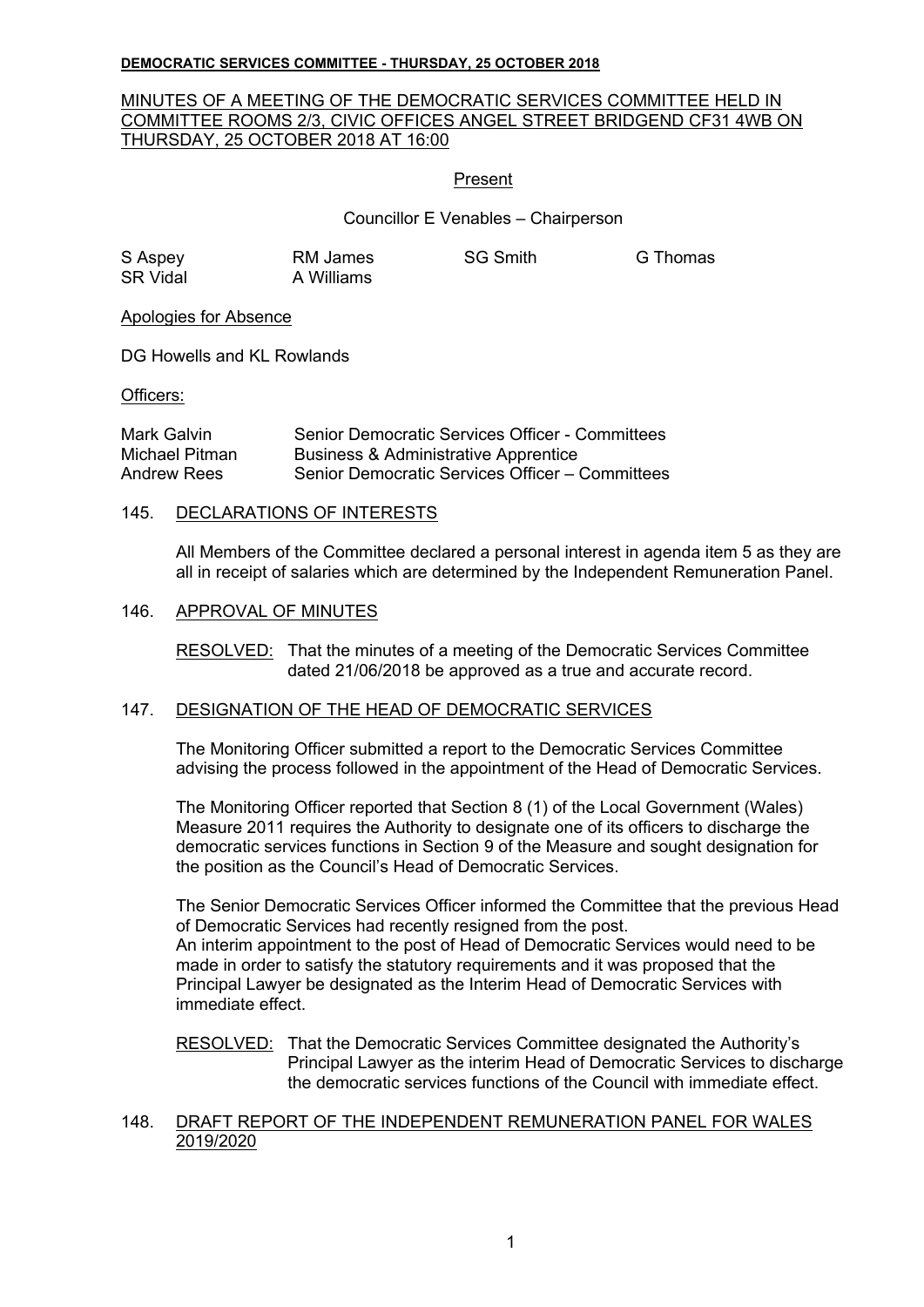The Senior Democratic Services Officer presented the report which advised Members of the draft Annual Report of the Independent Remuneration Panel for Wales in respect of the level and range of remuneration the Authority must make available to its Members for the 2019/20 municipal year.

He outlined g the salary increases for Members on Basic Salary, Senior Salary and Civic Salary respectively.

He advised that the Basic Salary is currently £13,600 and the IRP proposed to increase this by 1.97%, to £13,868. Ge stated that the Council is entitled to pay 18 senior salaries but has determined to pay 15 senior salaries.

The IRP have proposed an increase for Leaders and members of the Executive due to the significant level of responsibility required. The present and proposed Senior Salaries are listed below.

| Senior Salaries (inclusive of basic salary) | <b>Current Salary</b> |        | <b>Proposed Salary</b> |        |
|---------------------------------------------|-----------------------|--------|------------------------|--------|
| Leader                                      |                       | 48,300 | £                      | 49.100 |
| Deputy Leader                               |                       | 33,800 | £                      | 34,600 |
| <b>Executive Members</b>                    |                       | 29,300 | £                      | 30,100 |
| Committee Chairs (if remunerated)           |                       | 22,300 | £                      | 22,568 |
| Leader of largest opposition group          |                       | 22,300 | £                      | 22,568 |
| Leader of other political groups            |                       | 17.300 | f                      | 17,568 |

The IRP propose that the current 3 bands for the payment of Civic Salaries be removed and payments will be on one band and the increase for the Mayor and Deputy Mayor would be £22,568 and £17,568 respectively.

The Panel has determined that in relation to Support for Members each authority, through its Democratic Services Committee, must ensure that all its elected members are given as much support as is necessary to enable them to fulfil their duties effectively. All elected members should be provided with adequate telephone, email and internet facilities giving electronic access to appropriate information.

Such support should be without cost to the individual member. Deductions must not be made from members' salaries by the respective authority as a contribution towards the cost of support which the authority has decided necessary for the effectiveness and or efficiency of members.

The Panel has determined in relation to Co-opted Members that each authority, through its Democratic Services committee or other appropriate committee, must ensure that all voting co-opted members are given as much support as is necessary to enable them to fulfil their duties effectively. Such support should be without cost to the individual member.

There have been no changes to Travel and Subsistence, Local Government Pension Scheme or Family Absence.

The Senior Democratic Services Officer informed the Committee that he and the Chair had earlier that day attended a consultation meeting with the IRP in Swansea. The Senior Democratic Services Officer requested comments from the Committee on the proposals made by the IRP. The Committee considered that it needed to consider the perception of the public and the declining spiral of budgets when taking salary increases.

The Committee requested that it be provided with details of the overall increase in Members' salaries including Senior Salary holders.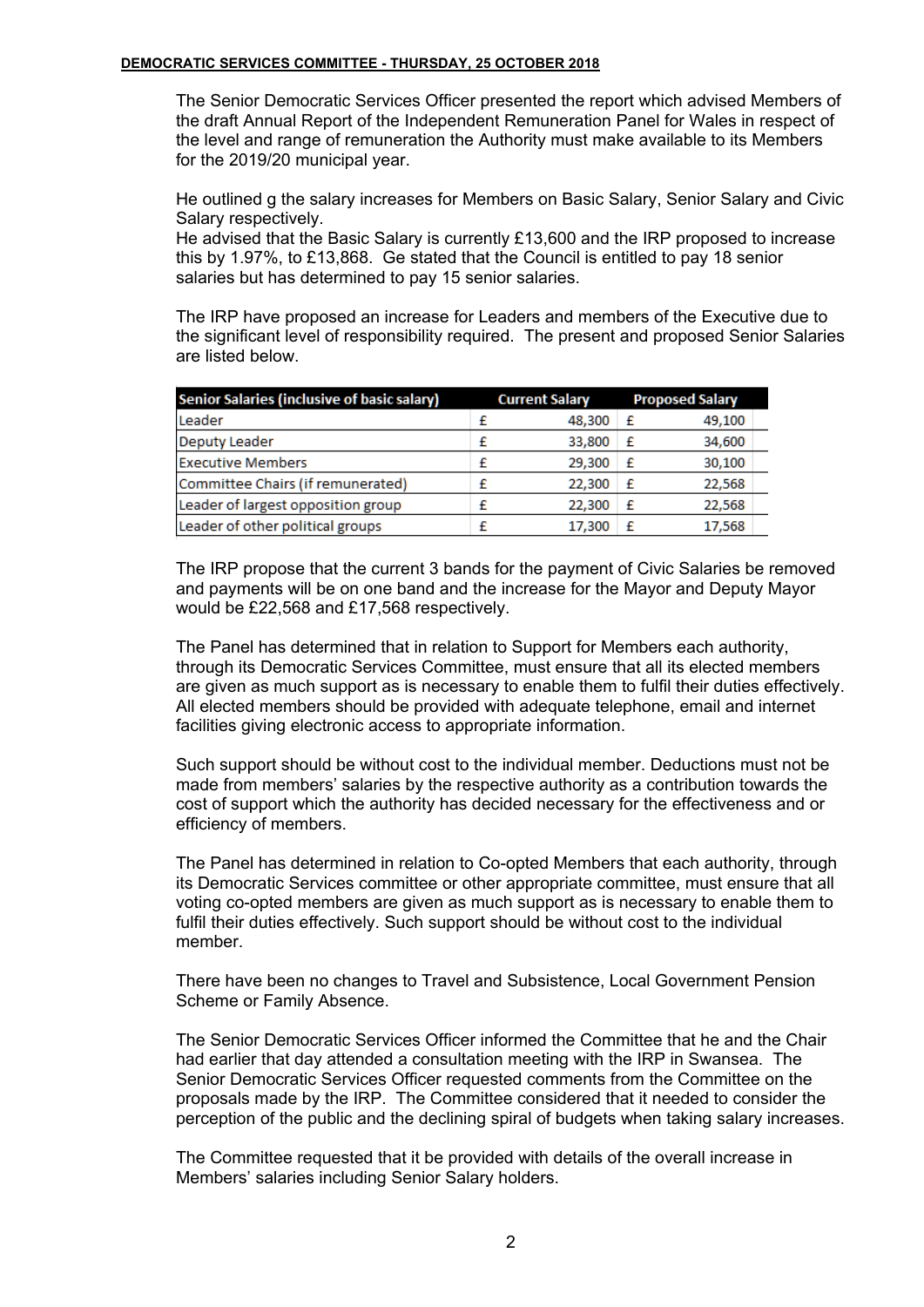RESOLVED: That the Democratic Services Committee:

- (1) noted the contents of the report and considered the recommendations.
- (2) write to the IRP whilst endorsing the determinations it would make, the IRP needs to bear in mind the budgetary pressures faced by local authorities when setting salary levels as each Council across Wales have very difficult budgetary decisions to make. The Committee endorses the independence of the IRP but urges restraint in the conclusions it makes in determining pay awards as the Council needs to demonstrate to the public that it is mindful of budgetary constraints in the delivery of public services.

# 149. MEMBER REFERRALS

The Senior Democratic Services Officer presented the report which updated members on the current situation/proposal on the review of the Member Referrals Process. He also updated Members on the performance of Member Referrals for quarter 1 and quarter 2 of the financial year 2017-19.

The Senior Democratic Services Officer reported that an officer working group had been established to take forward a review of the Council's Member Referral Process. The working group is chaired by the Corporate Director of Communities. It was proposed that Democratic Services Committee nominate three Councillors to provide the officer working group with their input in shaping the future Member Referrals Process.

He outlined the performance from quarter 1 relating to ongoing and completed referrals of the different directorates, noting that the performance was over 93% of the total referrals made. Performance in quarter 2 was 71.77%, the decline in performance was likely to be attributable to staffing resources over the summer period.

RESOLVED: (1) That the Democratic Services Committee nominated Cllr Elaine Venables, Cllr Malcom James and Cllr Stephen Smith to provide the officer working group with their input in shaping the Member Referrals process,

> (2) Noted the Directorate and Council Performance on Member Referrals for quarters 1 and 2.

> (3) That Officers should manage the expectations of Councillors and keep them updated on the progress of referrals.

## 150. MEMBER DEVELOPMENT PROGRAMME

The Senior Democratic Services Officer reported on an update on the delivery of the Council's Member training and development programme and related activity.

He outlined the Member Training and Development sessions, Development Control Committee Training Sessions and Pre Council briefing sessions that have been provided since 1<sup>st</sup> April 2018.

He informed the Committee that the Monitoring Officer would be delivering Code of Conduct Training primarily for Town and Community Councillors on 29<sup>th</sup> October, however all Members were welcome to attend as a refresher if they wished.

He outlined the scheduled Pre Council Briefings: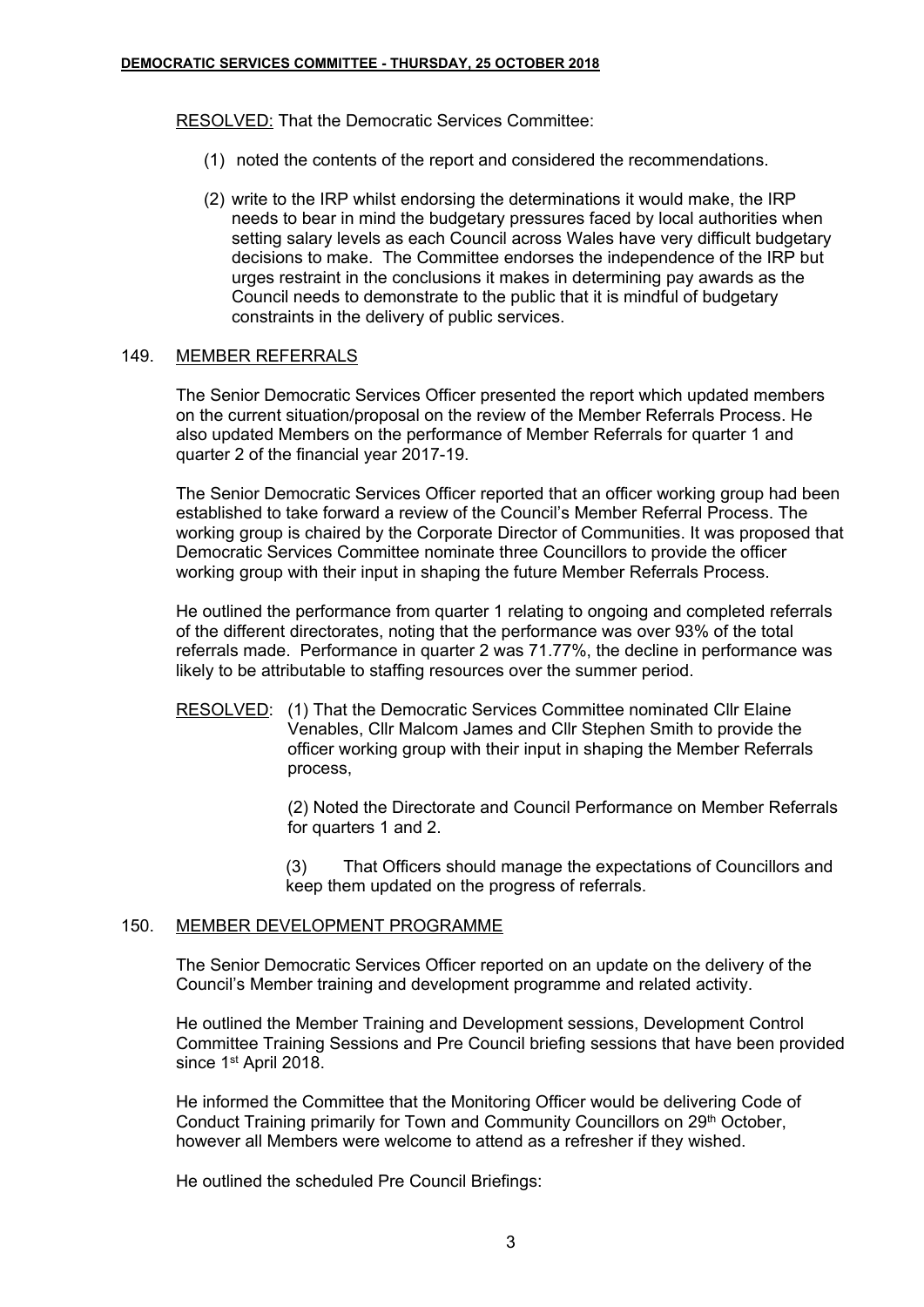- 24<sup>th</sup> October: Budget Consultation Exercise with Councillors
- 21<sup>st</sup> November: Young Carers
- 19<sup>th</sup> December: Anti-Slavery and Human Trafficking
- 23<sup>rd</sup> January: Rural Development Plan
- 20<sup>th</sup> February: Rota Visiting

He outlined the future schedule of Development Control Committee training sessions:

- 22<sup>nd</sup> November: Section 215 notices and procedures
- 3<sup>rd</sup> January: End of Year Performance report.
- 14<sup>th</sup> February: Sustainable Drainage Systems and SuDS Approving Bodies the New System
- 28<sup>th</sup> March: Education contributions and surplus spaces in 21<sup>st</sup> Century Schools

He also outlined the future proposed Member Training and Development Sessions /Pre Council Briefings due to be scheduled:

- Elective Home Education
- Using Bridgemaps
- Additional Learning Needs and Autism Awareness
- Scrutiny Training Various
- Dementia Friends Repeat Session
- Cwm Taf Regional/Partnership Working

He then detailed the courses provided since the start of the electoral term and the number of Members who have completed each of these courses. He explained that only 20 Members have accessed e-learning modules since the start of the electoral term and asked the committee how Members could be encouraged to make greater use of the available e-learning facilities.

Members of the Committee emphasised the importance of the e-learning modules as they are provided as mandatory for Councillors but there is no legal obligation to do them. The Committee considered that some Councillors had difficulty in logging on to the system in order to carry out training The Senior Democratic Services Officer explained that the logon ID is the Members' payroll number.

He also informed the Committee that Members are all welcome to the Development Control training sessions if they wish and that they did not need to be a member of the Committee to attend the sessions.

The Committee requested that an explanation be given about the types of training and what they entail so that Councillors could have a clearer idea on whether they want to attend.

The Senior Democratic Services Officer asked the committee if there were any other comments they wanted to make about training sessions.

The Committee requested that Bridgemaps training be progressed as soon as possible as there have been many occasions where it would have been useful and saved a lot of time on referrals. The Senior Democratic Services Officer explained that he was to meet with the ICT Department to discuss the ideas and process of training Councillors and will keep them updated on further developments. He asked whether the Committee wanted the training session to be in the form of a Pre Council Briefing or Member Development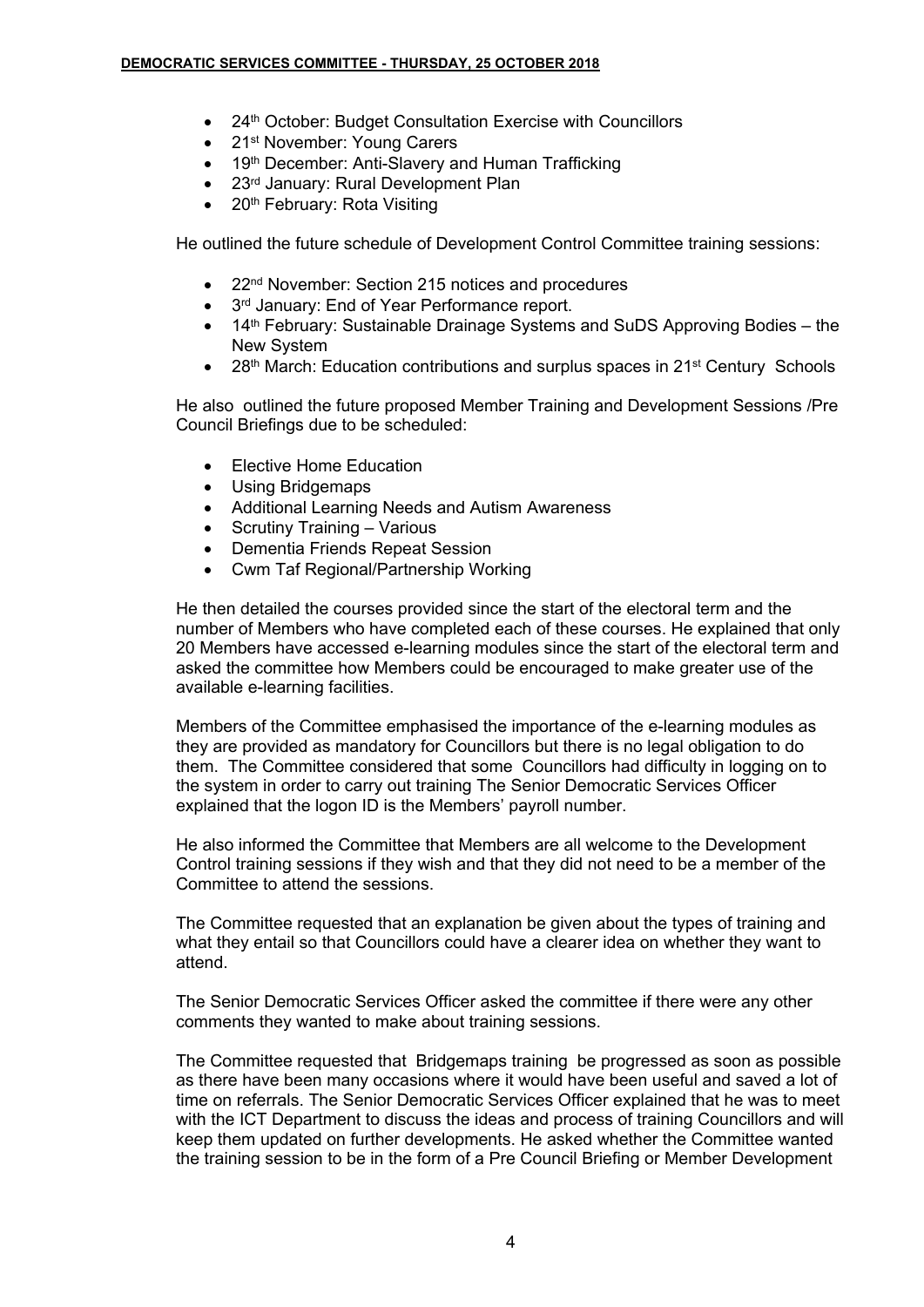Training session, the Committee requested that a Member Development Training session would be more beneficial.

The Senior Democratic Services Officer asked if there were any changes or additions they would like to make to the proposed schedule. Members agreed that they would like more comprehensive training on GDPR as they felt their knowledge on this could be improved.

The Senior Democratic Services Officer gave an update on Dementia Awareness Training as this was bought up in the previous Democratic Services Committee meeting. He explained that the trainer was currently unavailable and that another session would be organised for Members at a later date.

RESOLVED: That the Democratic Services Committee:

- (1) Noted the future Pre Council Briefings listed in paragraph 4.5.1 in the report and should Members have any ideas for Pre Council Briefings they should contact the Democratic Services Team;
- (2) Noted the future Member Development listed in paragraph 4.7.1 in the report and should Members have any ideas for Member Development training sessions they should contact the Democratic Services Team;

That Members be requested to complete the mandatory example the mandatory of the mandatory Learning modules listed in paragraph 4.8.2 of the report.

# 151. WEBCASTING OF COUNCIL, CABINET AND COMMITTEE MEETINGS

The Senior Democratic Services Officer presented a report which updated the Committee on arrangements for the webcasting of Council, Cabinet and Committee meetings.

He informed the Committee that the Council had procured and introduced an innovative webcasting service that was implemented in 2017/18. This service was re-procured for 2018/19 and the same provider was successful. As part of the process, a Dual Language Facility was also procured, which was installed in August 2018.

The Senior Democratic Services Officer explained that this was implemented so that the Council could provide a Welsh language service in the event of a legislative requirement to webcast in both English and Welsh.

He explained the statistics for webcasting in 2017/18, and also the figures to date for 2018/19. These are detailed below with some additions as these figures were not available at the time of writing the report.

|    | Date                                   | <b>Meeting Name</b>                    | <b>Live Views</b> | On Demand<br><b>Views</b> | <b>Total Views</b> |
|----|----------------------------------------|----------------------------------------|-------------------|---------------------------|--------------------|
|    | 30-Aug-18                              | Development Control Committee          | 38                | 51                        | 99                 |
|    | 17-Sep-18 Scrutiny Subject Committee 3 |                                        | 11                | 142                       | 153                |
| 3. |                                        | 16-Oct-18 Scrutiny Subject Committee 1 |                   | 42                        | 42                 |
| 4  |                                        | 18-Oct-18 Scrutiny Subject Committee 2 | 22                | 47                        | 69                 |
|    | <b>Average Views</b>                   |                                        | 17.75             | 70.5                      | 90.75              |
|    |                                        | <b>Total Views</b>                     |                   | 282                       | 363                |

Members raised their concerns about the numbers of views and that they believe this needs to be addressed.

The Senior Democratic Services Officer explained that the Democratic Services team have been working with the Communications Team to publicise the meetings that have